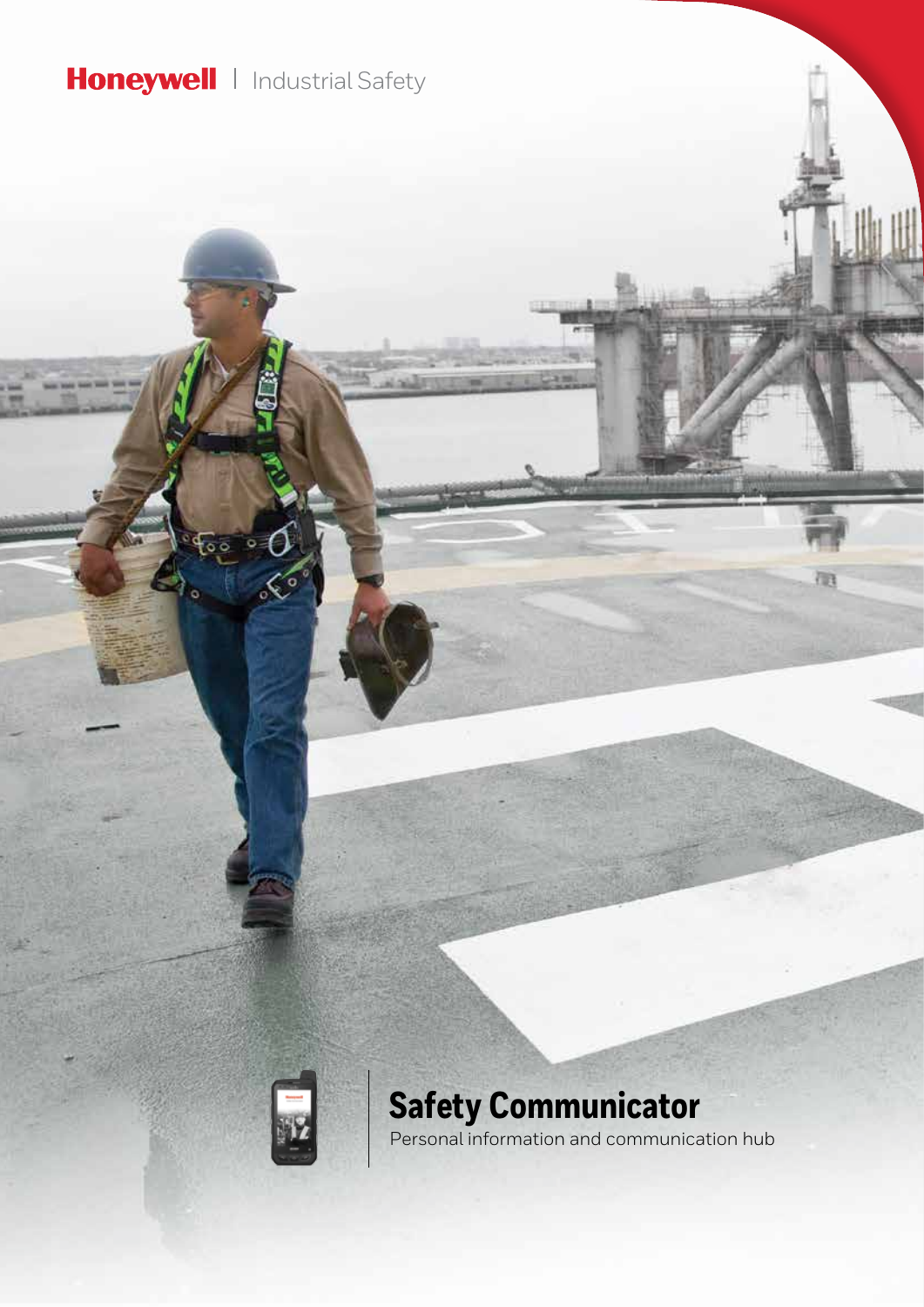# **Safety Communicator**

Safety Communicator is an industrial-grade smartphone and app serving as a personal information and communication hub for industrial workers.

Part of ConneXt Safety Solutions, Safety Communicator takes the Bluetooth® signal from a personal safety device and relays its data in real time to a remote host controller. It enables constant visibility of your workers' safety, so you can make fast, informed decisions to protect your workers, prevent a crisis and optimize operations.

With Bluetooth Low Energy (BLE) technology, the Safety Communicator is a great way to get wireless connectivity — without the expense of a private network. And if you already have a Wi-Fi or mesh network, Safety Communicator helps ensure continuous wireless monitoring when a worker is out of range.

Simply pair your safety device with the intrinsically safe, ruggedized, glovefriendly smartphone. Then use the Safety Communicator smartphone app to send data from the device using a publicly available cellular network to the real-time monitoring software in a remote location.





### *Enhanced Safety*

- *• Real-time monitoring*
- *• Location tracking*
- *• Instrument association*
- *• Personal profile and settings*

### *Better Productivity*

- *• Performance support*
- *• Subject matter expert access*
- *• Automatic data collection*

#### *Improved Compliance*

- *• Reports*
- *• Policy Enforcement*

### *Ultra Ruggedized Smartphone*

- *• Global approval for worldwide acceptance*
- *• IP-68 water- and dustresistant*
- *• Short- and Long-range Communication - NFC*
- *BLE*
- *Wi-Fi*
- *LTE (3G, 4G)*
- *• 8MP Camera and camcorder (can be disabled), Barcode Reader*
- *• Location (GPS, triangulation)*
- *• 4" Glove-friendly touchscreen*
- *• Push-to-Talk (PTT)*
- *• Android OS*

### *Potential Users*

- *• Remote and Mobile Workers*
- *• Lone Workers*
- *• Plant Workers*
- *• Emergency Responders*
- *• High-Risk Workers*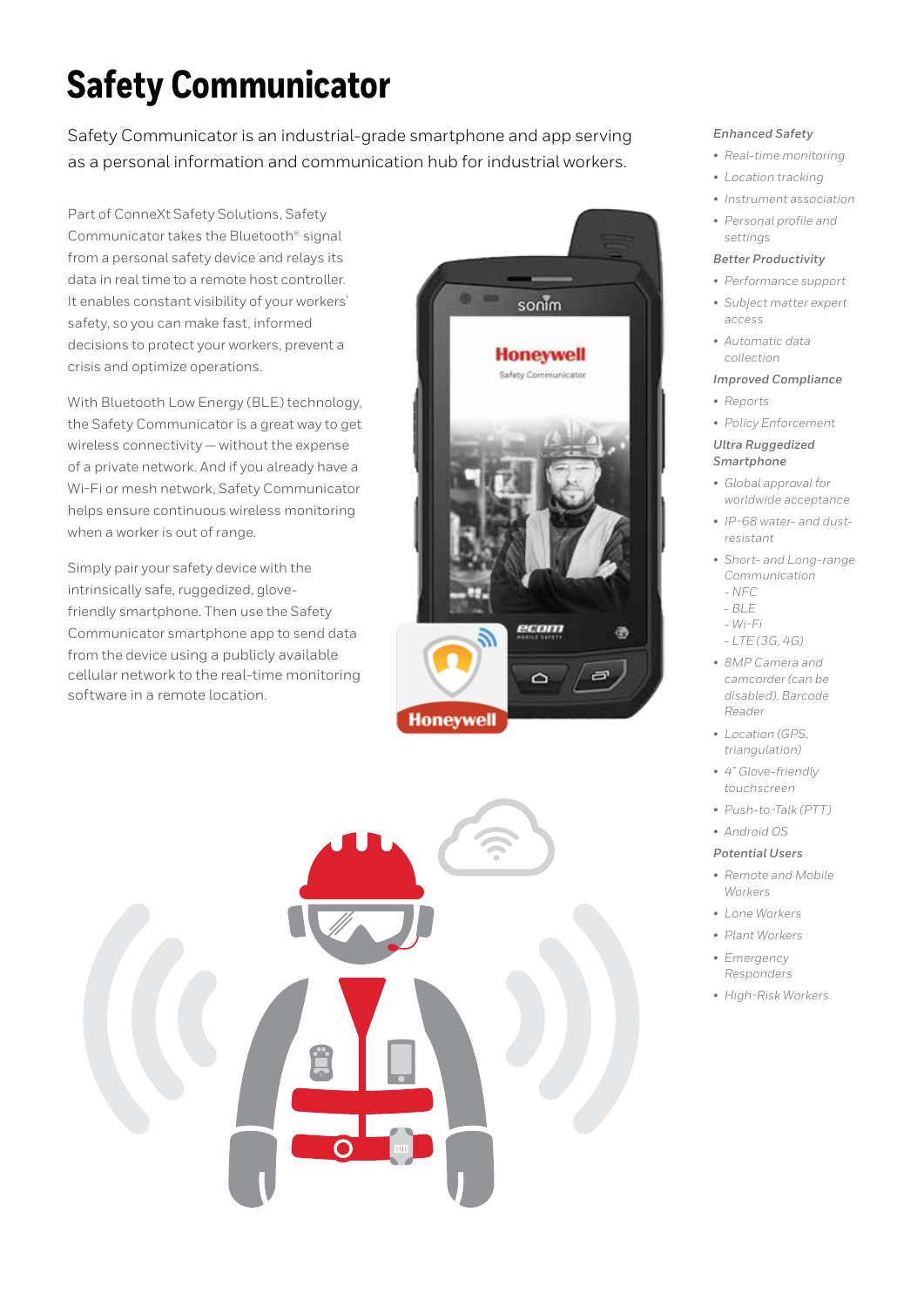## **Specifications**

|                                                    | Model XP7 IS (Intrinsically Safe)                                                                                                                                                                                         | Model XP7                                                                                       |
|----------------------------------------------------|---------------------------------------------------------------------------------------------------------------------------------------------------------------------------------------------------------------------------|-------------------------------------------------------------------------------------------------|
| <b>CORE PLATFORM/FUNCTIONS</b>                     |                                                                                                                                                                                                                           |                                                                                                 |
| <b>Operating System</b>                            | Android 4.4 Kit Kat®                                                                                                                                                                                                      | Android 4.4 Kit Kat®                                                                            |
| Chipset                                            | MSM8926 1.2 GHz Quad core                                                                                                                                                                                                 | MSM8926 1.2 GHz Quad core                                                                       |
| <b>Band</b>                                        | LTE B1/B2/B3/B4/B5/B7/B17UMTS<br>850/900/1900/2100 MHz<br>GSM 850/900/1800/1900 MHz                                                                                                                                       | FDD-LTE B2/B4/B5/B7 B1/B8/B12/<br>B17UMTS<br>850/900/1900/2100 MHz<br>GSM 850/900/1800/1900 MHz |
| Antenna                                            | MISO antenna for LTF                                                                                                                                                                                                      | MIMO antenna for LTF                                                                            |
| Wi-Fi                                              | 802.11 a/b/g/n with hotspot                                                                                                                                                                                               | 802.11 a/b/g/n with hotspot                                                                     |
| Memory                                             | 16 GB eMMC Internal storage/1 GB LPDDR<br>User memory: 12 GB                                                                                                                                                              | 16 GB Internal storage/1 GB RAM<br>User memory: 12 GB                                           |
| <b>Applications</b>                                | Google Play, Push-to-Talk                                                                                                                                                                                                 | Google Play, Push-to-Talk                                                                       |
| <b>CONNECTIVITY</b>                                |                                                                                                                                                                                                                           |                                                                                                 |
| Bluetooth, SMS, MMS (text,<br>image, audio, video) | BT 4.0/BLE (Bluetooth Low Energy)<br>Supports SMS and MMS                                                                                                                                                                 | BT 4.0/BLE (Bluetooth Low Energy)<br>Supports SMS and MMS                                       |
| GPS, NFC                                           | GPS, GLONASS, A-GPS, NFC                                                                                                                                                                                                  | GPS, GLONASS, NFC                                                                               |
| Languages supported                                | English, Spanish                                                                                                                                                                                                          | English, French, Chinese, Japanese, Korean                                                      |
| <b>Email Client</b>                                | EAS, Gmail, POP3, IMAP                                                                                                                                                                                                    | EAS, Gmail, POP3, IMAP                                                                          |
| <b>BATTERY</b>                                     |                                                                                                                                                                                                                           |                                                                                                 |
| Capacity                                           | Embedded 3600 mAh                                                                                                                                                                                                         | Embedded 4800 mAh                                                                               |
| <b>Battery Life</b>                                | Standby: 700 h; Talk: 30 h                                                                                                                                                                                                | Standby: 1000 h; Talk: 40 h                                                                     |
| PHYSICAL CHARACTERISTICS                           |                                                                                                                                                                                                                           |                                                                                                 |
| <b>Size</b>                                        | 137 mm x 72.1 mm x 26.9 mm (5.39" x 2.54"<br>x 1.05")                                                                                                                                                                     | 137 mm x 72.1 mm x 20.8 mm (5.39" x<br>$2.54" \times 0.82"$                                     |
| Weight                                             | 370 g (13 oz)                                                                                                                                                                                                             | 290 g (10.2 oz)                                                                                 |
| <b>IP Rating</b>                                   | $IP-68$                                                                                                                                                                                                                   | IP-68                                                                                           |
| <b>Certification and Wireless Approvals</b>        | FCC, FCC Chapter 717, IC, PTCRB, GCF, CEC(BSC),<br>IEEE 1725, NFC, Bluetooth SIG, Wi-Fi, CTS,<br>WHQL, IECEx, NEC500<br>CSA IS Class I, II, III Div 1, Groups A-G T4<br>ATEX II 2GD Ex ib IIC T4 Gb, Ex ib IIIC T135°C Db | FCC, PTCRB, IEEE1725, CEC, Bluetooth SIG,<br>WFA, IC                                            |
| <b>Dedicated Keys</b>                              | PTT key, Alarm key, Power key                                                                                                                                                                                             | PTT key, Alarm key, Power key                                                                   |
| Ports                                              | 3.5 mm audio connector/magnetic USB<br>connector/12-pin connector                                                                                                                                                         | 3.5 mm audio connector/magnetic USB<br>connector/12-pin connector                               |
| <b>DISPLAY</b>                                     |                                                                                                                                                                                                                           |                                                                                                 |
| Size                                               | 4.0"                                                                                                                                                                                                                      | 4.0"                                                                                            |
| Type                                               | Corning® Gorilla® Glass with glove touch,<br>Blanview display                                                                                                                                                             | Corning® Gorilla® Glass with glove touch,<br>Blanview display                                   |
| Resolution                                         | WVGA (480 x 800)                                                                                                                                                                                                          | WVGA (480 x 800)                                                                                |
| Outdoor                                            | Yes                                                                                                                                                                                                                       | Yes                                                                                             |
| <b>Visibility</b>                                  | 16.7 million colors                                                                                                                                                                                                       | 16.7 million colors                                                                             |
| <b>AUDIO</b>                                       |                                                                                                                                                                                                                           |                                                                                                 |
| Microphone                                         | Dual mic solution with noise cancellation                                                                                                                                                                                 | Dual mic solution with noise cancellation                                                       |
| <b>Speaker</b>                                     | 19 mm loudspeaker with Gore® protective vents,<br>output up to 103dB                                                                                                                                                      | 19 mm loudspeaker with Gore® protective<br>vents, output up to 103dB                            |
| <b>MULTIMEDIA</b>                                  |                                                                                                                                                                                                                           |                                                                                                 |
| <b>Audio Formats</b>                               | mp3, WMA 9, AAC, ACC+, eAAC+, AMR-NB/WB                                                                                                                                                                                   | mp3, WMA 9, AAC, ACC+, eAAC+, AMR-NB/<br>WB                                                     |
| <b>Video Formats</b>                               | Supports avi, mp4, 3GPP                                                                                                                                                                                                   | Supports avi, mp4, 3GPP                                                                         |
| <b>Media Player</b>                                | Android native + GMS                                                                                                                                                                                                      | Android native + GMS                                                                            |
| <b>FM Radio</b>                                    | Yes                                                                                                                                                                                                                       | Yes                                                                                             |
| Cameras                                            | 8 MP auto-focus rear, 1 MP fixed-focus front                                                                                                                                                                              | 8 MP auto-focus rear, 1 MP fixed-focus front                                                    |
| <b>LED Torch Light</b><br><b>ACCESSORIES</b>       | Yes                                                                                                                                                                                                                       | Yes                                                                                             |
| <b>Inbox Accessories</b>                           | Wall charger<br>Magnetic USB cable with Safety Box<br>Multi-tool                                                                                                                                                          | Wall charger<br>Magnetic USB cable with Safety Box<br>Multi-tool                                |